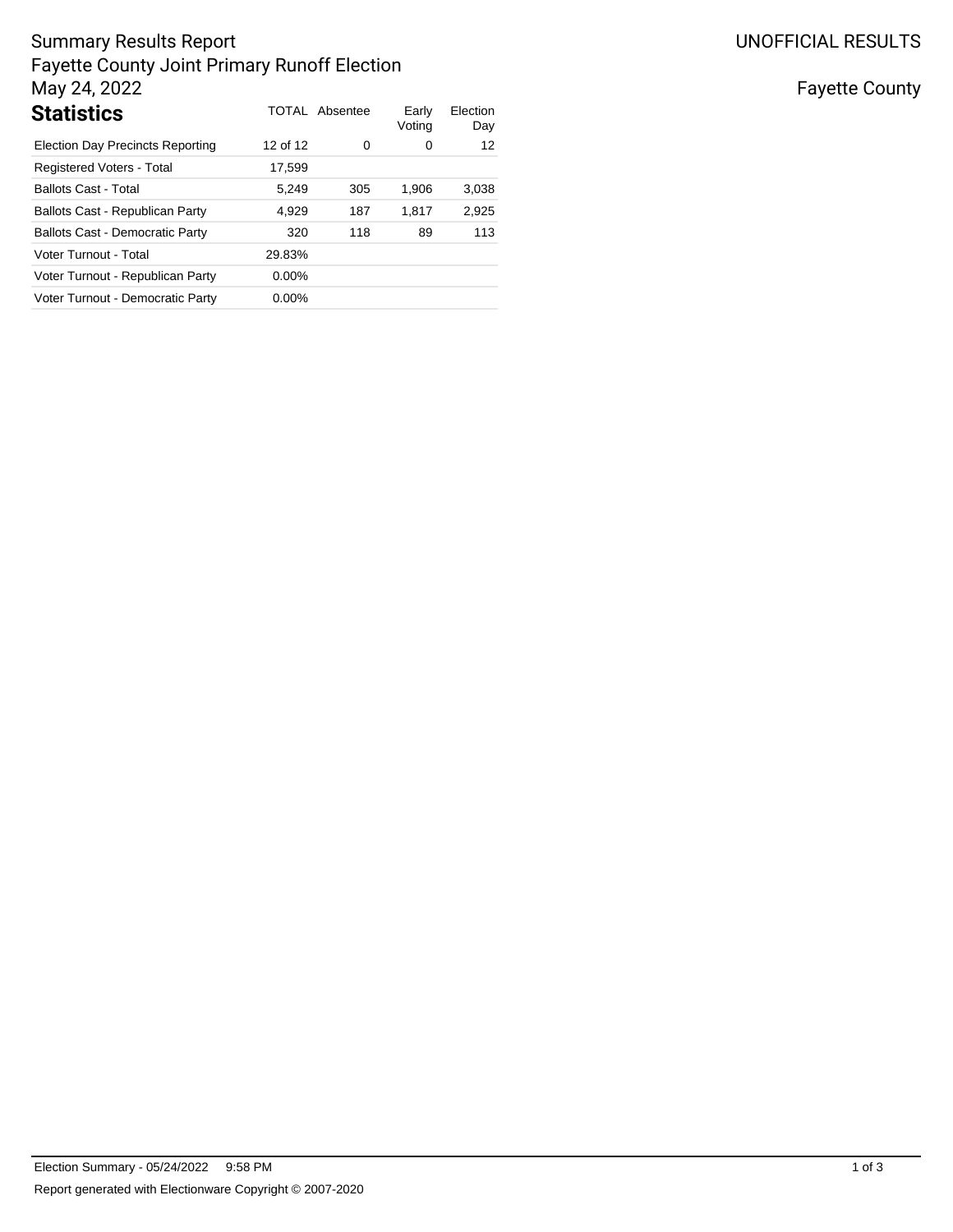# Summary Results Report Fayette County Joint Primary Runoff Election May 24, 2022

### **REP Attorney General**

Vote For 1

|                  |       | TOTAL VOTE % Absentee |     | Earlv<br>Votina | Election<br>Day |
|------------------|-------|-----------------------|-----|-----------------|-----------------|
| George P. Bush   | 2.045 | 43.09%                | 86  | 754             | 1,205           |
| Ken Paxton       | 2.701 | 56.91%                | 93  | 994             | 1.614           |
| Total Votes Cast | 4.746 | 100.00%               | 179 | 1.748           | 2,819           |

## **REP Comm General Land Office**

Vote For 1

|                  |       | TOTAL VOTE % Absentee |     | Early<br>Voting | Election<br>Day |
|------------------|-------|-----------------------|-----|-----------------|-----------------|
| Tim Westley      | 1.693 | 41.51%                | 53  | 596             | 1.044           |
| Dawn Buckingham  | 2.386 | 58.49%                | 87  | 912             | 1.387           |
| Total Votes Cast | 4.079 | 100.00%               | 140 | 1.508           | 2,431           |

#### **REP Railroad Commissioner** Vote For 1

|                  |       | TOTAL VOTE % Absentee |     | Early<br>Votina | Election<br>Day |
|------------------|-------|-----------------------|-----|-----------------|-----------------|
| Wayne Christian  | 3.046 | 72.91%                | 113 | 1.094           | 1,839           |
| Sarah Stogner    | 1.132 | 27.09%                | 34  | 419             | 679             |
| Total Votes Cast | 4.178 | 100.00%               | 147 | 1.513           | 2,518           |

#### **REP State Rep, Dist 85** Vote For 1

|                    |       | TOTAL VOTE % Absentee |     | Early<br>Votina | Election<br>Day |
|--------------------|-------|-----------------------|-----|-----------------|-----------------|
| Stan Kitzman       | 2.701 | 61.77%                | 90  | 895             | 1,716           |
| Phil W. Stephenson | 1.672 | 38.23%                | 61  | 706             | 905             |
| Total Votes Cast   | 4.373 | 100.00%               | 151 | 1.601           | 2.621           |

### **REP County Judge**

Vote For 1

|                         |       | TOTAL VOTE % Absentee |     | Early<br>Votina | Election<br>Day |
|-------------------------|-------|-----------------------|-----|-----------------|-----------------|
| Dan Mueller             | 2.713 | 55.57%                | 125 | 932             | 1.656           |
| Craig Moreau            | 2.169 | 44.43%                | 60  | 870             | 1,239           |
| <b>Total Votes Cast</b> | 4.882 | 100.00%               | 185 | 1.802           | 2,895           |

#### **DEM Lieutenant Governor** Vote For 1

|                  |     | TOTAL VOTE % Absentee |     | Early<br>Voting | Election<br>Day |
|------------------|-----|-----------------------|-----|-----------------|-----------------|
| Michelle Beckley | 106 | 34.08%                | 33  | 32              | 41              |
| Mike Collier     | 205 | 65.92%                | 83  | 57              | 65              |
| Total Votes Cast | 311 | 100.00%               | 116 | 89              | 106             |

### **DEM Attorney General**

Vote For 1

|                         |     | TOTAL VOTE % Absentee |     | Early<br>Voting | Election<br>Day |
|-------------------------|-----|-----------------------|-----|-----------------|-----------------|
| Joe Jaworski            | 179 | 57.19%                | 72  | 43              | 64              |
| Rochelle Mercedes Garza | 134 | 42.81%                | 44  | 46              | 44              |
| <b>Total Votes Cast</b> | 313 | 100.00%               | 116 | 89              | 108             |

# Fayette County